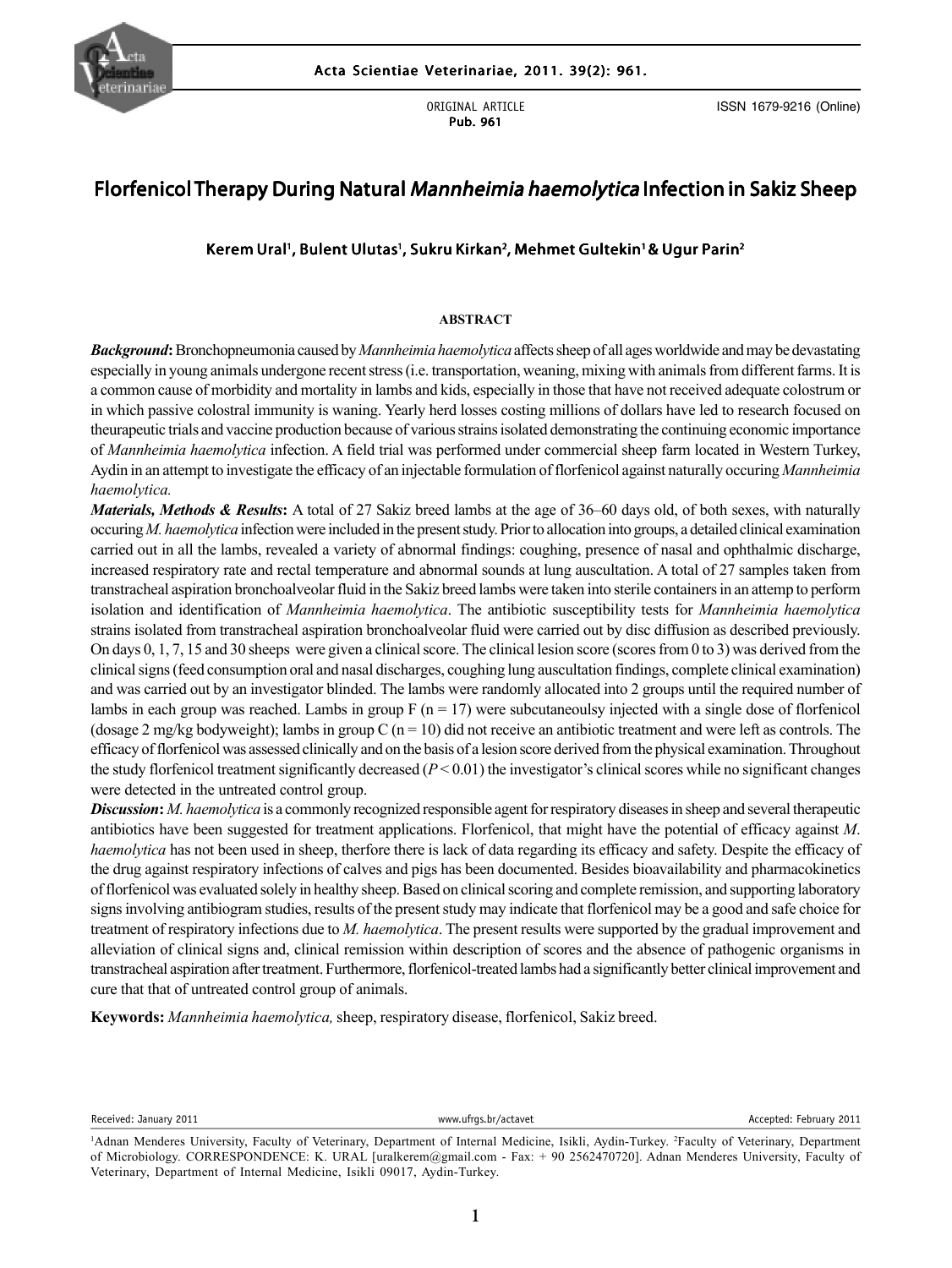# **INTRODUCTION**

*Mannheimia haemolytica* and *Pasteurella multocida* are the major etiological causes of respiratory infections in sheep [4,6,9]. Taking into account bacterial pneumonia in sheep, *Mannheimia haemolytica* is especially responsible either as primary or secondary infection [4]. The principal source of infection is carrrier adult sheep, and it has to be mentioned that this organism may survive in the environment [4]. There may be outbreaks at any duration along year and also at all age distribution, mostly affecting lambs aged up to 12 months [4].

Antimicrobial use in species such as sheep has long been recommended for therapy of these important respiratory tract disease microorganisms [5,8,11,15,19]. Therefore numerous antimicrobial choices have long been available commercially.

Florfenicol, a fluorinated thiamphenicol analogue antimicrobial agent [7], and has recently been approved for therapy of bovine respiratory disease [7,10,17] Although it may appear as a good choice in cases of respiratory infections in sheep, and a previous in vitro study reported that *M. haemolytica* isolates in sheep were susceptible to florfenicol [5], no documentation is available about its efficacy in sheep with respiratory tract disease. Therefore the objective of the field trial described in this paper, was to study the efficacy of florfenicol in lambs with respiratory infection due to *Mannheimia haemolytica.*

### **MATERIALS AND METHODS**

### *Animals and clinical signs*

A total of 27 Sakiz breed lambs, 36-60 days old, of both sexes, were included in this clinical trial. Before allocation into groups, a detailed clinical examination carried out in all the lambs in the trial, revealed a variety of abnormal findings: coughing (70% of the lambs), presence of nasal (62%) and ophthalmic discharge (40%), respectively, increased ( >40 breath min-1 ) respiratory rate  $(85\%)$ , increased  $(> 39.9$ °C) rectal temperature (60%) and abnormal sounds at lung auscultation (90%).

### *Percutaneous transtracheal aspiration*

A practical field method involving percutaneous transtracheal aspiration was performed as described previously, that is adaptable to sheep. All cases were restrained in lying position with their neck slightly extended and an area over the trachea in about 4-5 cm distal to the

larynx was clipped. Disinfection of the clipped area was performed within chlorhexidine gluconate 4 per cent, in an attempt to prevent scondary bacetrial complication, and then followed by 70 per cent alcohol. This was followed by local anaesthesia within lidocaine hydrochloride.

A 12 gauge intravenous catheter was introduced, at 45º to the skin, into the trachea between two rings, as possible as lower on the neck as the trachea may be palpated and other tissues were eliminated. Within the entrance of the catheter into the tracheal lumen the needle was withdrawn and the stylet advanced. The sheep was restrained carefully with the help of the asisstants at this process as because of movements could cause the catheter to be broken. At this point some of the animals coughed, and 20 mL of sterile isotonic saline was infused steadily readily through the catheter. The fluid was witdrawn after 5 seconds within the gentle movements of the intratracheal tube forward and backward, for helping its recovery (Figure 1). When the aspiration fluid was clearly completed, the catheter was withdrawn in one occasion.



**Figure 1.** Transtracheal aspiration in a sheep during natural *Mannheimia haemolytica* infection in Sakiz sheep. **A)** percutaneous transtracheal aspiration application. **B)** isotonic infusion thorug catheter.

### *Isolation of Mannheimia haemolytica*

**FFigura 2** transtracheal aspiration bronchoalveolar fluid. The A total of 27 samples taken from transtracheal aspiration bronchoalveolar fluid in the Sakiz breed lambs were taken into sterile containers. Isolation of *Mannheimia haemolytica* was obtained from samples were inoculated directly onto blood agar plates and incubating at 37ºC for 24 h. After incubation, the suspected colonies with Mannheimia-like morphology, colour, feature and haemolysis were stained by using Gram staining technique and Gram negative bipolar bacilli were examined at the microscopic examination [16,25].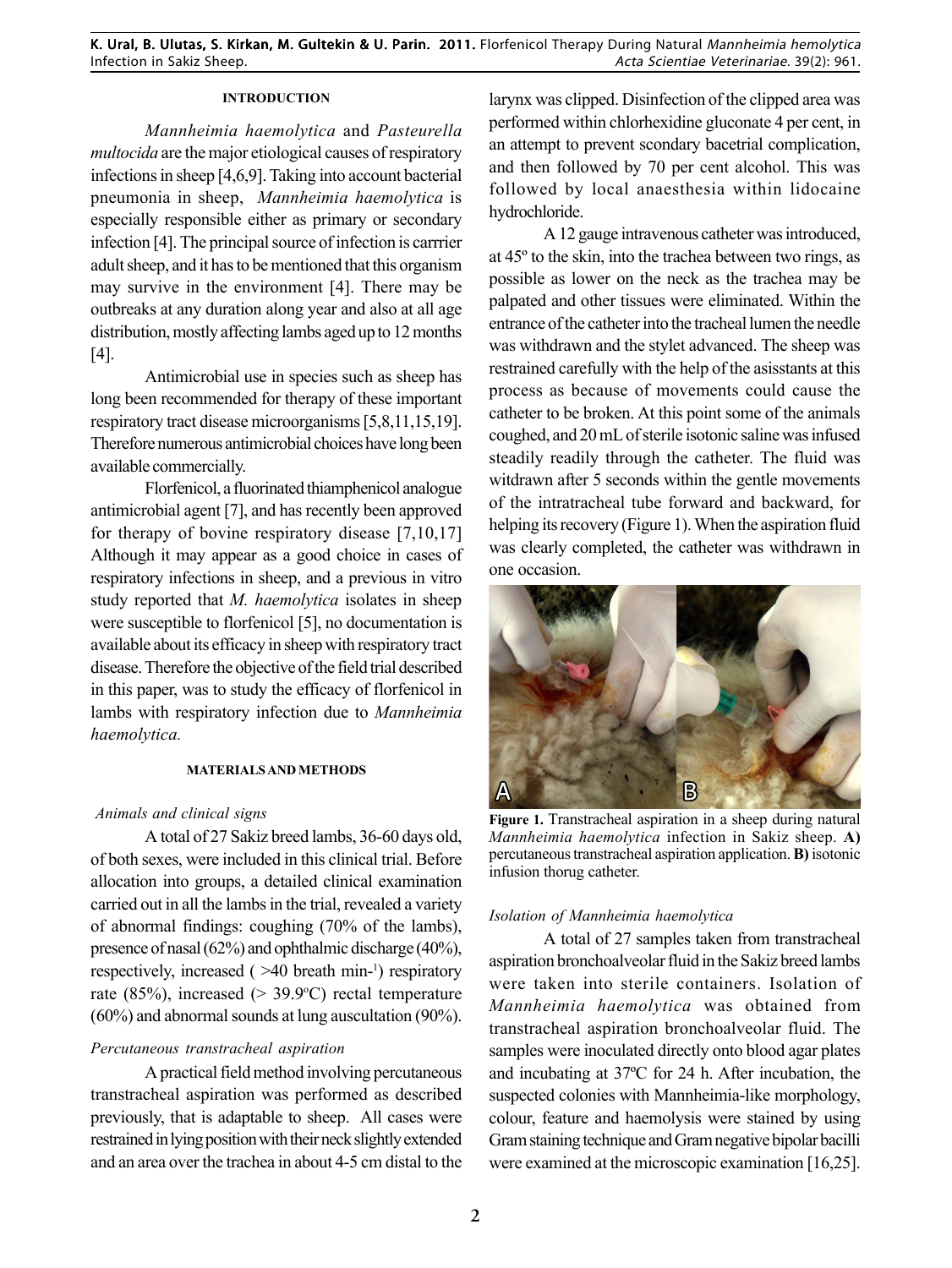# *Identification of Mannheimia haemolytica*

Identification was performed on the basis of colony morphology, haemolysis, Gram staining and biochemical tests. Biochemical characteristics of the isolates were determined by using catalase, oxidase, nitrate reduction, ONPG,  $H_2S$ , ornithine decarboxylase, indol, urease, growth on MacConkey Agar, voges-proskauer and fermentation of glucose, lactose, mannitol, raffinose, salicine, trehalose, xylose and arabinose [16,25]. The isolates which were found positive for the catalase, oxidase, nitrate reduction, ONPG,  $H_2S$ , growth on MacConkey Agar, mannitol, xylose tests and found negative for the ornithine decarboxylase, indol, urease, voges-proskauer, arabinose, glucose, lactose, raffinose, salicine, trehalose tests were identified as *Mannheimia haemolytica*.

# *Antimicrobial Susceptibility of Mannheimia haemolytica strains*

The antibiotic susceptibility tests for *Mannheimia haemolytica* strains isolated from transtracheal aspiration bronchoalveolar fluid were carried out by disc diffusion as described by Kirby-Bauer [3], using multidiscs (Oxoid) of amoxycillin + clavulanic acid (AMC-20  $\mu$ g + 10  $\mu$ g), oxytetracycline (OT-30 µg), ampicillin (AMP-10 µg), gentamicin (CN-10 µg), enrofloxacin (ENR-5 µg), erythromycine (E-15 µg) and florphenicol (Mast Diagnostics) (FFC-30  $\mu$ g). Each isolate [10<sup>5</sup> CFU/ml in 0.1 mL as determined by Kirby-Bauer [3] was first poured on Mueller Hinton Agar. Then multidiscs were placed on the MH agar plates and then the plates were incubated at 37ºC for 24 h.

**Table 1.** Score details among lambs during clinical examination.

#### *Treatment*

The lambs involved in the present study were randomly allocated into 2 groups until the required number of lambs in each group was reached. Lambs in group F  $(n=17)$  were subcutaneoulsy injected with a single dose of florfenicol (dosage 2 mg/kg bodyweight); lambs in group  $C$  (n = 10) did not receive an antibiotic treatment and were left as controls. Due to ethical concerns and commercial value of the Sakiz sheep in the Aydin region of Turkey, only a limited number of sheep  $(n = 10)$  served as controls (Figure 2).



**Figure 2.**Clinical examination performed througout the study accompanied within the clinical scoring through **A)** the nostrils and the nose and **B)** conjunctivas.

#### In*vestigator's evaluation of clinical lesions*

On days 0, 1, 7, 15 and 30 sheeps were given a clinical score. The clinical lesion score (scores from 0 to 3) was derived from the clinical signs (feed consumption oral and nasal discharges, coughing lung auscultation findings, complete clinical examination) (Figure 2). The findings were scored by using a system (Table 1) that we developed and have used before [24] and similar to

| Clinical parameter           | Score 0           | Score 2<br>Score 1   |                    | Score 3          |  |
|------------------------------|-------------------|----------------------|--------------------|------------------|--|
| Feed consumption             | No refusal        | moderate consumption | few consumption    | no consumption   |  |
| Ocular discharge             | No discharge      | few discharge        | moderate discharge | severe discharge |  |
| Nasal discharge              | No discharge      | few discharge        | moderate discharge | severe discharge |  |
| Coughing                     | Absent            | moderate             | moderate           | severe coughing  |  |
| Lung auscultation findings   | No AS             | AS au                | $AS$ au m          | AS au s          |  |
| Complete clinical assessment | no clinical signs | few cs               | moderate cs        | severe cs        |  |

AS: abnormal sounds; au: audible; m: moderately; s:severely; cs:clinical signs.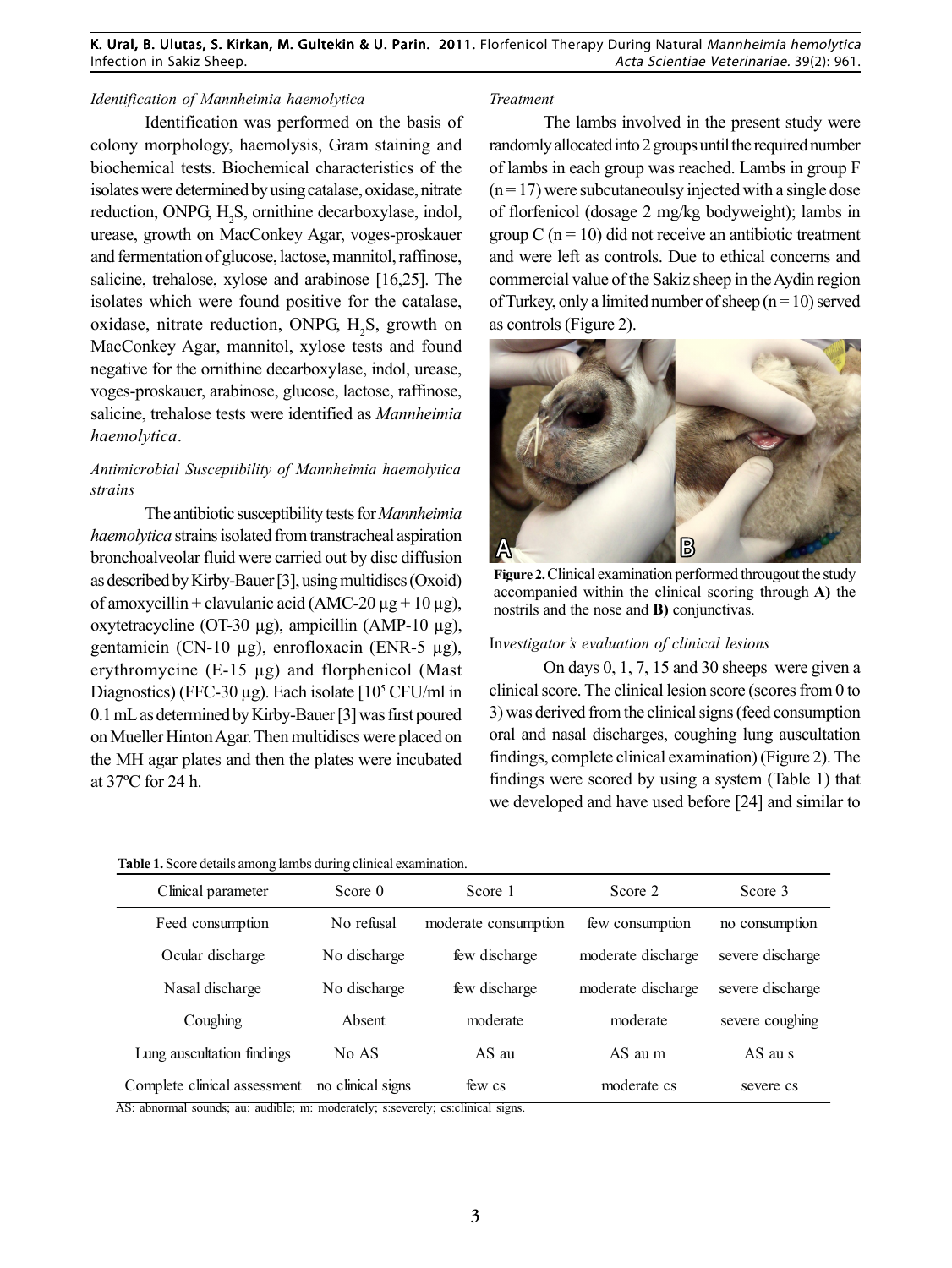that used by Christodoulopoulos *et al.* [8]. Detailed information was given on Table 1. The lesion scoring was carried out by an investigator blinded (Figure 3).

# *Statistical analysis*

Differences in the clinical score between the florfenicol treatment group and the control group on the examination days were assessed by Student's *t*-test. Differences in the clinical score changes within-subject factor of time were analyzed using *Paired-Samples t*test. Clinical success rate of the florfenicol treatment were compared among groups on the examination days by using the *chi-square* test (Windows version of SPSS 13.0).

#### **RESULTS**

# *Bacteriological*

*Mannheimia haemolytica* was identified from a total of 27 (100%) transtracheal aspiration bronchoalveolar fluid samples.

The antibiotic susceptibility test results showed that all *Mannheimia haemolytica* strains were susceptible to florfenicol and resistant to gentamicin and ampicillin. The results of the antibiotic susceptibility tests are given in Table 2.



**Figure 3.** Investigator's clinical scores were assigned on days 0, 1, 7, 15 and 30 during the trial. The control group did not show significant changes in scores over time. Between the groups student's *t*-test at each time point indicated that the 2 groups were not different on days 0 and 1, while on day  $7 (P < 0.05)$  and days 15 and 30 ( $P < 0.01$ ) florfenicol treatment group scores were significantly lower than the control group. \*/\*\*Indicate the time schedule at which two groups were significantly different. *\*P <*0.05*, \*\* P <*0.01*.*

| Antibiotic                                               | N  | Resistance<br>$\frac{0}{0}$ | Intermediate<br>N<br>$\frac{0}{0}$ | N  | Susceptible<br>$\%$ |
|----------------------------------------------------------|----|-----------------------------|------------------------------------|----|---------------------|
| Amoxycillin + Clavulanic acid<br>$(20 \mu g + 10 \mu g)$ | 19 | 70                          | 18<br>5                            | 3  | 12                  |
| Oxytetracyclin $(30 \mu g)$                              | 15 | 55                          | 2<br>7                             | 10 | 38                  |
| Ampicilline $(10 \mu g)$                                 | 27 | 100                         |                                    |    |                     |
| Gentamycine $(10 \mu g)$                                 | 27 | 100                         |                                    |    |                     |
| Enrofloxacin $(5 \mu g)$                                 | 13 | 48                          | 8<br>30                            | 3  | 22                  |
| Erythromycine $(15 \mu g)$                               | 13 | 48                          |                                    | 14 | 52                  |
| Florfenicol $(30 \mu g)$                                 |    |                             |                                    | 27 | 100                 |

Table 2. Susceptibilities of *Mannheimia haemolytica* (n=27) isolated from respiratory infections in lambs, to various types of antibiotics.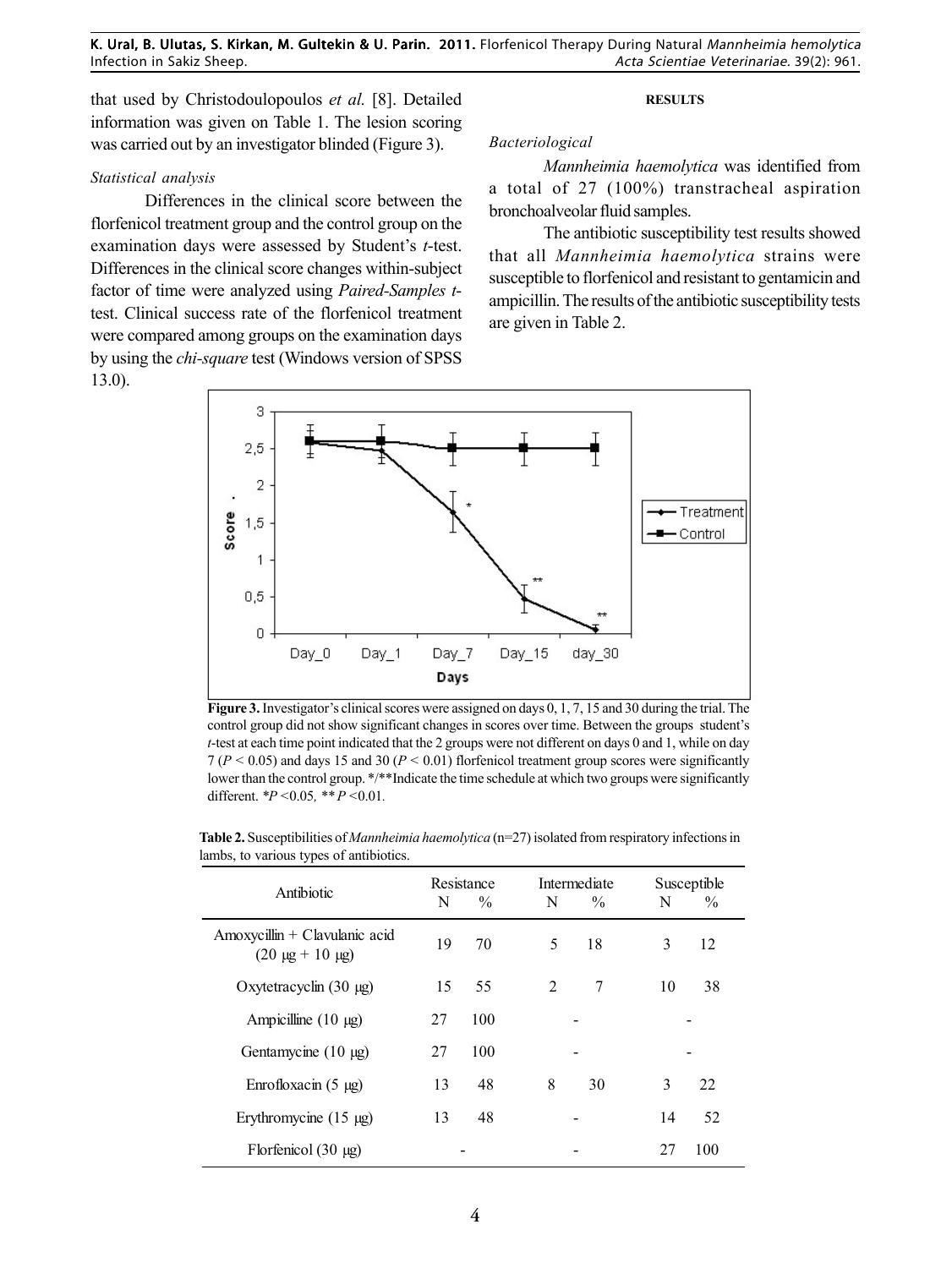# *Therapeutical trial*

Seventeen lambs were allocated to the florfenicol group and 10 animals were alolocated to the control group.

During and after treatment, no systemic nor adverse reactions were observed in any of the lambs. All treated lambs appeared healthy following florfenicol therapy; their heart and respiratory rates were within the physiological ranges. In addition, all lambs survived and concluded the trial. There were no local lesions observed at the injection site.

# *The efficacy of therapy and investigator's clinical scores* (Figure 3)

Florfenicol treatment administered had apparent effect on the course of *M. haemolytica* infection in the present animals. It has been observed clinically that following the drug was administered during the course of infection, clinical signs were disappeared in the following clinical examination days, resulting in clinical recovery. Cure rates of the lambs after therapy were 100% by day 30. Table 1 showed the number of animals of each group with clinical scores at day 0, 1, 7, 15 and 30. Clinical remission and cure rates were deemed as disappearance of all the clinical signs. As a function of time, florfenicol group showed significant improvement in scores from day 7 ( $P < 0.05$ ) to day 30 ( $P < 0.01$ ) while the untreated control group showed a nonsignificant change in scores from day 7 to day 28. Comparison of the two groups revealed that the clinical scores did not differ between the groups on days 0 and 7, whereas the florfenicol group showed a significantly lower clinical score than control group on days 7, 15, and 30 ( $P < 0.05$ ). No grossly visible side effects were noticed during treatment period.

#### **DISCUSSION**

Based on clinical scoring and complete remission, and supporting laboratory signs involving antibiogram studies, results of the present study may indicate that florfenicol may be a good and safe choice for treatment of respiratory infections due to *M. haemolytica*.

*Mannheimia haemolytica* is an important pathogen of ruminants in Turkey. Its control is an

important measure in the prevention of pneumonic pasteurellosis of ruminants in Turkey and the rest of the world. Yearly herd losses costing millions of dollars have led to research focused on vaccine production because the number of strains isolated demonstrates the continuing economic importance of *Mannheimia haemolytica* infection [14]

The primary diseases associated with *Mannheimia haemolytica* were pneumonia in lambs and calves and septicaemia in lambs, as have been extensively recorded elsewhere [21]. The isolated serotypes in the present study are also in good conformity with the recognised patterns of disease in sheep [12].

sheep and goats (with most common isolate was *M. haemolytica* and *Mycoplasma* spp. are commonly recognized responsible agents for respiratory diseases in sheep [9]; several therapeutic choices involving antibiotics have been suggested for treatment applications [1,2,13,18]. Florfenicol, that have the potential of efficacy against *M*. *haemolytica*, has not been used in sheep, because of lack of data regarding its efficacy and safety. Despite this, the efficacy of the drug against respiratory infections of calves [23] and pigs [22] has been documented. Apart from those clinical studies, in a previous report regarding the antimicrobial susceptibility of common respiratory tract pathogens isolated from *Mannheimia hemolytica*), florfenicol was one of the drug that the isolates were susceptible [5]. A study was previously conducted regarding bioavailability and pharmacokinetics of florfenicol in 20 healthy sheep within intravenous and intramuscular doses of 20 and 30 mg/kg body weight [20].

Our results suggest that florfenicol could have beneficial effects against respiratory infections due to *M. haemolytica* in lambs. In this sense present results were supported by the gradual improvement and alleviation of clinical signs and, clinical remission within description of scores and the absence of pathogenic organisms in transtracheal aspiration after treatment. Furthermore, florfenicol-treated lambs had a significantly better clinical improvement and cure that of untreated control group of animals.

### **REFERENCES**

**<sup>1.</sup> Alley M.R. & Clarke J.K. 1980.** The effect of chemotherapeutic agents on the transmission of ovine chronic non-progressive pneumonia. *New Zealand Veterinary Journal*. 28(4): 77-80.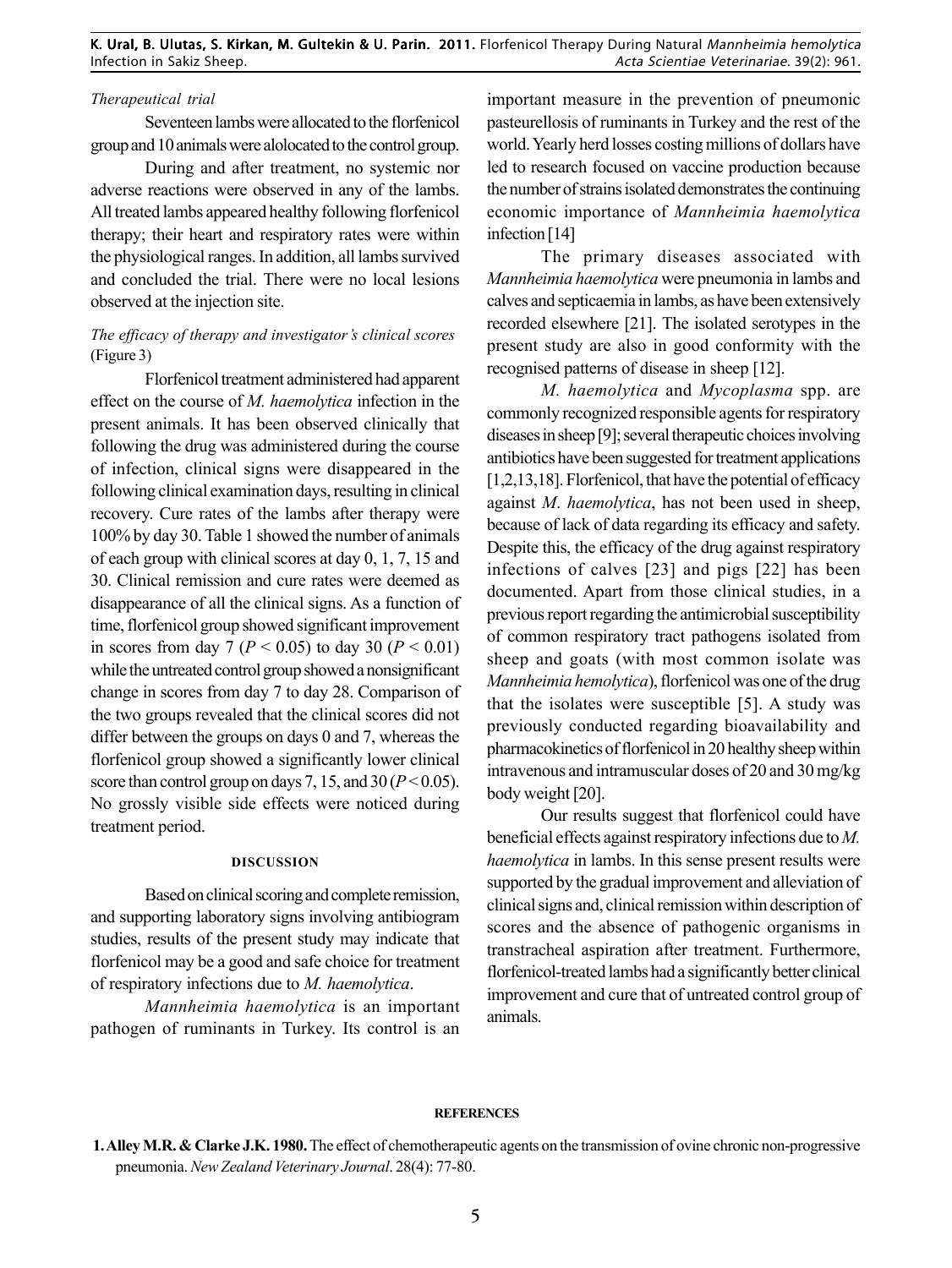- **2. Appleyard W.T. & Gilmour N.J. 1990.** Use of long-acting oxytetracycline against pasteurellosis in lambs. *Veterinary Record*. 126(10): 231-232.
- **3. Bauer A.U., Kirby W.M., Sherris J.C. & Tarck M. 1966.** Antibiotic succeptibility testing by a standardized single disc method. *Journal of Clinical Pathology*. 45(4): 493-494.
- **4. Bell S. 2008.** Respiratory disease in sheep 1. Differential diagnosis and epidemiology. *In Practice*. 30(4): 200-207.
- **5. Berge A.C.B., Sischo W.M. & Craigmill A.L. 2006.** Antimicrobial susceptibility patterns of respiratory tract pathogens from sheep and goats. *Journal of the American Veterinary Medical Association*. 229(8): 1279-1281.
- **6. Brogden K.A., Lehmkuhl H.D. & Cutlip R.C. 1998.***Pasteurella haemolytica* complicated respiratory infections in sheep and goats. *Veterinary Research*. 29(3-4): 233-254.
- **7. Catry B., Duchateau L., Van de Ven J., Laevens H., Opsomer G., Haesebrouck F. & De Kruif A. 2008.** Efficacy of metaphylactic florfenicol therapy during natural outbreaks of bovine respiratory disease. *Journal of Veterinary Pharmacology and Therapeutics*. 31(5): 479-487.
- **8. Christodoulopoulos G., Warnick L.D, Papaioannou N. & Fthenakis G.C. 2002.** Tilmicosin administration to young lambs with respiratory infection: safety and efficacy considerations. *Journal of Veterinary Pharmacology and Therapeutics.* 25(5): 393- 397.
- **9. Clarkson M.J. & Faull W.B. 1990.** A handbook for the Sheep Clinician. 4th edn. Liverpool: Liverpool University Press, 119p.
- **10. Dehaas V., Lockwood P.W., Katz T. & Varma K.J. 1995.** Efficacy of florfenicol in the treatment of Bovine Respiratory-Disease - results of clinical-trials in Europe, *Praktische Tierarzt*. 76: 803-807.
- **11. Donachie W. 2000.** Pasteurellosis. In: Martin WB. & Aitken ID (Eds). Diseases of sheep. 3rd edn. Oxford: Blackwell, pp.191- 198.
- **12. Gilmour N.J.L. & Gilmour J.S. 1989**. Pasteurellosis of Sheep. In: Adlam C.F. & Rutter J.M. (Eds). Pasteurella and Pasteurellosis. London: Academic Press, pp.223-262.
- **13. Gilmour N.J., Gilmour J.S., Quirie M. & Donachie W. 1990.** Treatment of experimental pasteurellosis in lambs with clavulanic acid and amoxycillin. Veterinary Record. 126(13): 311.
- **14. Hill A.E. & Lainson F.A. 2003.** Survey of restriction-modification systems and transformation in *Mannheimia haemolytica* and *Pasteurella trehalosi*. *Veterinary Microbiology*. 92(1-2): 103-109.
- **15. Hore D.E. 1976.** A review of respiratory agents assoicated with disease of sheep, cattle and pigs in Australia and overseas. *Australian Veterinary Journal*. 52(11): 502-509.
- **16. Holt J.G., Kreig N.R., Sneath P.H.A., Staley J.T. & Williams S.T. 1994.** Bergey's Manual of Determinative Bacteriology. Hensley W.R. (Ed). Facultatively Anaerobic Gram-Negative Rods. Baltimore: Williams and Wilkins, pp.196,282.
- **17. Libersa M., Levallois Perret, Van Huffel B., Madelenat A., Dalle S., De Haas V., Lockwood P.W. & Varma K.J. 1995.** Evaluation of the efficacy of a new antibiotic, florfenicol (Nuflor) in the treatment of Bovine Respiratory Disease. *Recueil de Médecine Vétérinaire de l' École d'Alfort*. 171: 39-44.
- **18. McKellar Q.A. 2000.** Pharmacology and therapeutics. In: Martin W.B. & Aitken I.D. (Eds). Diseases of Sheep. 3rd edn. Oxford: Blackwell, pp.463-473.
- **19. Mavrogianni V.S. & Fthenakis G.C. 2005.** Efficacy of difloxacin against respiratory infections of lambs. *Journal of Veterinary Pharmacology and Therapeutics*. 28(3): 325-328.
- **20. Shen J., Li X., Jiang H. & Hsu W.H. 2004.** Bioavailability and pharmacokinetics of florfenicol in healthy sheep. *Journal of Veterinary Pharmacology and Therapeutics*. 27(3): 163-168.
- **21. Shewan P.E. 1986.** Pasteurella. In: Gyles C.L. & Thoen C.O. (Eds). Pathogenesis of Bacterial Infections in Animals. Ames: Iowa State University Press, pp.147-153.
- **22. Thomas E., Grandemange E., Pommier P., Wessel-Robert S. & Davot J.L. 2000.** Field evaluation of efficacy and tolerance of a 2% marbofloxacin injectable solution for the treatment of respiratory disease in fattening pigs. *Veterinary Quarterly*. 22(3): 131–135.
- **23. Thomas E., Madelenat A., Davot J.L. & Boisrame B. 1998.** Clinical efficacy and tolerance of marbofloxacin and oxytetracycline in the treatment of bovine respiratory disease. *Recueil de Médecine Vétérinaire.* 174: 21-27.
- **24. Ural K., Alic D., Haydardedeoðlu A.E., Cedden F., Guzel M., Ozyildiz Z. & Cantekin Z. 2008.** *Corynebacterium pseudotuberculosis* infection in Saanen × Kilis crossbred (White) goats in Ankara, Turkey and effective kanamycin treatment: A prospective, randomized, double-blinded, placebo-controlled clinical trial. *Small Ruminant Research*. 77(1): 84-88.